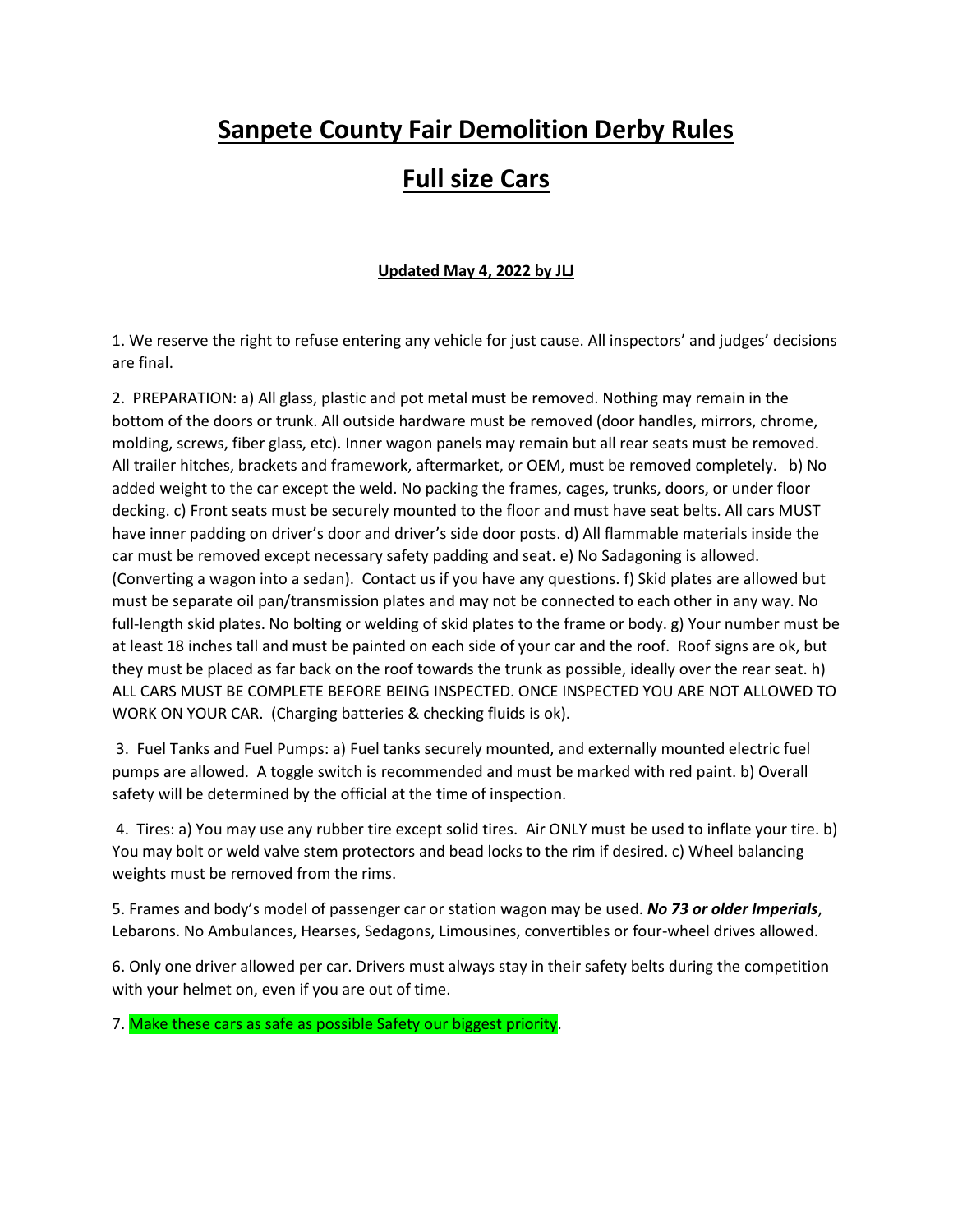# **Sanpete County Fair Car Class Classifications**

## **2022**

## **Questions, please contact Robert DeWyze Call or Text (435)496-3750**

*-Changes are Highlighted.*

**LIGHT CLASS-**Utah County stock rules and lighter builds with 8 fix it plates.

**MEDIUM CLASS-** Anything that falls above light and under heavy, along with 8 fix it plates.

**HEAVY CLASS-**: Utah County Limited weld and Juab County Limited weld rules, old school full weld style cars/ **NOT OUTLAW**. 10 fix it plates. **NO KICKERS ON OLD IRON**, No distributor protectors, No full cradles, NO 1973 and older IMPS, *Addition to this year 2022, Wasatch Whip out style cars will be permitted except for Imps '73 and older, however if it has a mid-plate and/or 18" bumper shocks instead of 14" the car can only have 8 fix it plates.*

*\*All these are just examples of the types of rules relatable to what kind of cars will be in each class. Even if you didn't run in these shows you are welcome to come and be placed in a class fare to what your car is built for. Hope to see you all at the Sanpete Co Fair Demolition Derby August 26 th, 2022*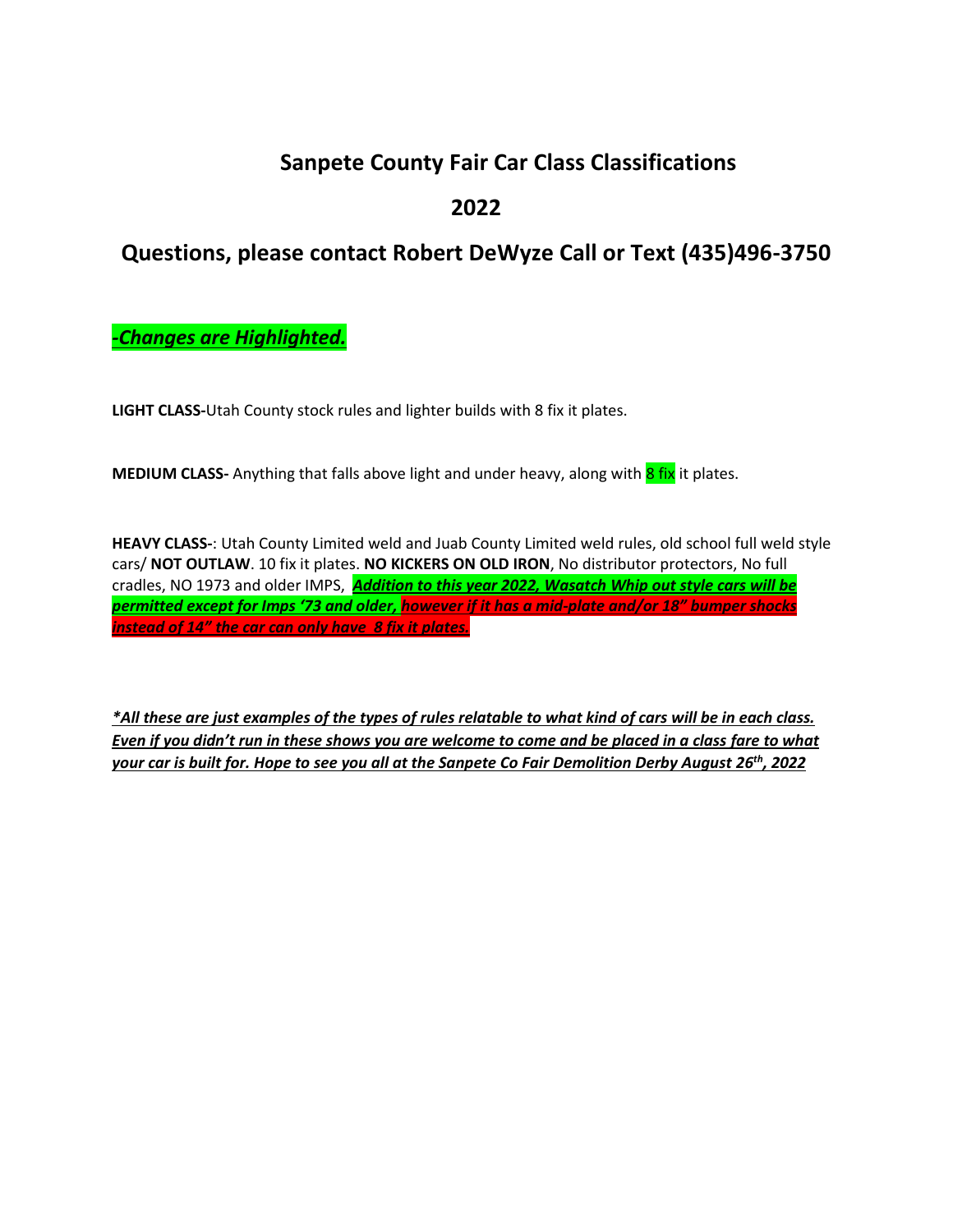### **Rules of Competition:**

- 1- No intentional hitting the driver's door (must be determined by **TWO** track officials unless it is deemed blatant). If you hit a driver's door under power you will be disqualified from the heat and lose your place standing.
- 2- No sandbagging. (Determined by track officials).
- 3- No intentional hitting of a non-flagged car.
- 4- Each car will have 2 minutes to make a hit.
- 5- Track officials may stop a heat at any time if unsafe conditions should arise. An effort will be made to rectify the issue at which point the heat will resume,
- 6- The definition of a hit is as long as your car is running and able to make a hit unassisted in a forward or reverse motion under power. Must be ½ car length or more. Rocking will not be considered a hit
- 7- Drivers must stay in their safety belts at all times during the competition with your helmet on, even if you are out of time.
- 8- As trucks will be staged for the event, there will be no tampering of opponent's vehicles. Anyone caught tampering will be disqualified from this and any future events. This applies to your whole crew.
- **9-** Drivers must wear a D.O.T. **approved full-face crash helmet.** (No add on chin guards). **Eye protection is required. Neck braces are highly recommended.**
- 10- **NO** pit crew members allowed in the arena to help remove your car. Drivers may **NOT** provide their own tow vehicle.
- 11- You must wear long pants and a long sleeve shirt, no shorts and no open shoes. Fire suit is optional.
- 12- Any instances resulting in a tie. Money will be split and trophy flipped for.
- 13- If your car is rolled on its side or flipped over you will not be allowed to compete any further in that heat; however, your time continues as if you were stuck. If you roll yourself or get hung up on a car you roll you will be brought back on your wheels or pulled apart and you will be able to continue to run if your car is deemed safe to compete.
- 14- If you have 2 fires of any kind that need extinguishers to put it out, you will not be allowed to compete any further in that heat; however, your time continues as if you were stuck. If you must be removed from your car for safety reasons your time will run out accordingly.

15- Once you are timed out or disqualified you may not help other drivers. Both you and the driver you assist will be disqualified for the heat.

- 16- All official's calls are final. If you disagree with a call sorry, arguing with an official or member of the staff or other drivers are grounds for disqualification. No calls will be overturned.
- 17- No hot rodding in the pits or you will be disqualified.
- 18- Un-sportsman like behavior will not be tolerated and will result in disqualification and removal from grounds.
- 19- **No alcoholic beverages will be allowed!** Any Driver or Pit crew member who has consumed or is consuming alcoholic beverages before or during the derby will be disqualified!!
- 20- Each driver must submit a completed entry form along with the required entry fee on or before the entry deadline. Entries are non-transferrable and entry fees are non-refundable!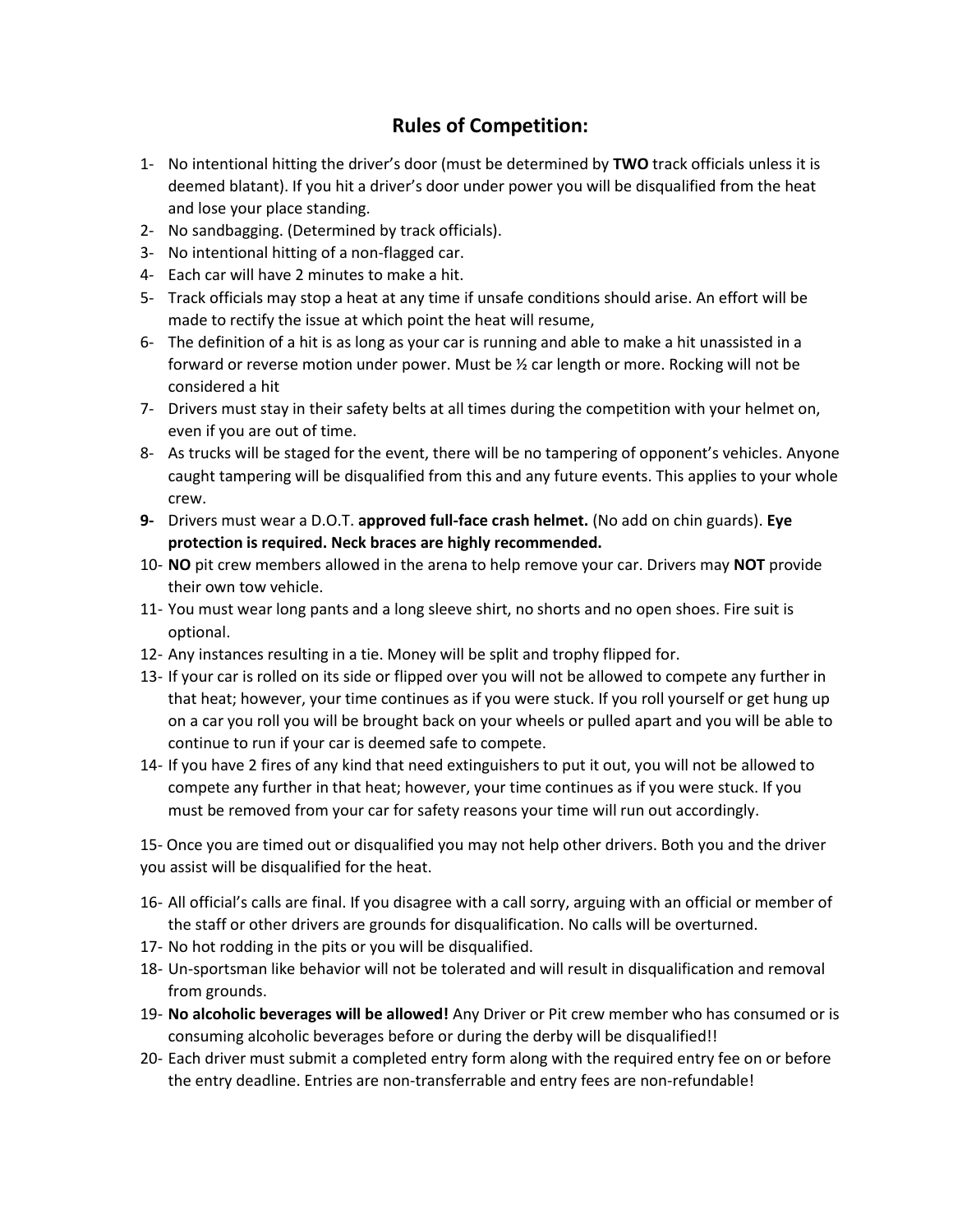- 21- Other than what has been specified above, no other alterations or interpretations of the rules will be allowed.
- 22- All drivers will be responsible for anyone in their pit area. All pit crews must sign a waiver before being allowed into the pit area.
- 23- Must enter Arena on your own power.

**June-2022 JLJ**

# **2022 Sanpete County Fair Demolition Derby**

# **Truck Class Rules**

## **Contact: Robert DeWyze Call or Text 435-469-3750**

**(These Rules are Based off of Juab County Fair Truck Rules)**

#### **General:**

**1. Only 3/4 ton or less Standard Truck, Suburban, Blazer, Bronco type vehicles are allowed. If you are in question, please call first.**

**2. All glass, plastic, and pot metal must be removed. Nothing may remain in the bottom of the doors, bed, or floorboard. All outside hardware must be removed (door handles, mirrors, chrome, molding clips, screws, fiber glass, etc.) All fiberglass roofs or shells must be removed. All wheel weights must also be removed.**

**3. No added weight to the truck except the weld.**

**4. Seats must be securely mounted to the floor and must have a working seat belt that is securely fastened ideally to the stock mounting holes due to factory reinforcement. If at any time during competition you remove your seatbelt you will be disqualified. We do not want you to get ejected from the truck. If you only want a lap belt please remove all shoulder harness hardware and shoulder portion of belt. If it is a one-piece belt please use a different seat belt instead of a knot in the belt. You will not be allowed to just shove it behind you in case of fire. All trucks MUST have inner padding on driver's door.**

**5. All flammable materials inside the truck must be removed except necessary safety padding and seat.**

**6. Your number must be at least 18 inches tall and must be painted on each side of your truck.** 

**7. ALL TRUCKS MUST BE COMPLETE BEFORE BEING INSPECTED. ONCE INSPECTED YOU ARE NOT ALLOWED TO TAKE YOUR TRUCK BACK TO THE PITS TO WORK ON THEM.**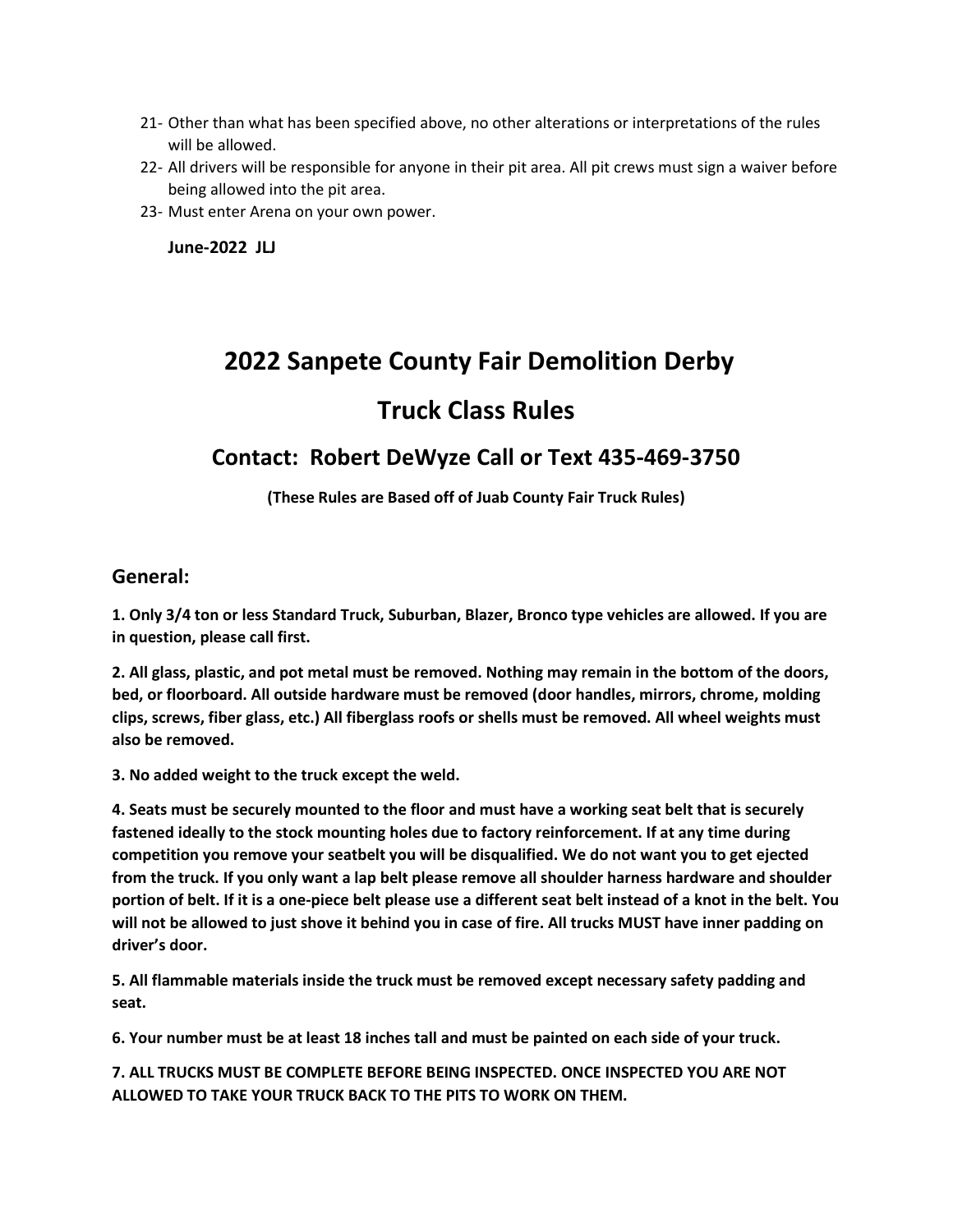#### **2. Fuel Pumps:**

**1. Externally mounted electric fuel pumps are allowed. ON/OFF switch must be located on the dashboard or dash bar so that they are easily reachable for the officials. Switches must be painted in a florescent type paint making them stand out from other switches. Safety will be determined by officials on racing fuel cells.** 

#### **3. Tires:**

**1. You may use ANY tire and you may tube. Tires must hold air. No solid tires.** 

**2. You may weld valve stem protectors, Bead locks, and have weld in centers.**

#### **4. Brakes:**

**1. All trucks must exhibit the ability to stop before entering the arena. If a truck loses its braking ability it may be subject to disqualification.** 

**2. Gas / brake combos are allowed.**

#### **5. Engines and Protectors**

**1. Any engine / transmission combination may be used as long as they are within 5" of the stock engine location.**

**2. Lower engine cradles with front plate will be allowed. A Lower crank pulley protector will be allowed to cover the lower half of the pulley. They may only be attached to the engine and one point on each side of the engine to the frame, not to exceed the footprint of a factory mount. cradle may not be welded or attached to any other part of the frame or cross members. Engine cradle may not be attached to the mid plate and the mid plate may not be attached to the transmission protector.**

**3. For trucks without a factory engine cross member you may use a factory cross member or a piece of channel stock not to exceed 8" wide and mounted in between the frame rails for the purpose of mounting engine only. The material must not exceed the thickness of the frame. It must be mounted directly above the front axle and cannot be wider than the frame at this point.** 

**4. Two additional motor tie downs may be used. No more than one fastener on each side of the motor may be used. If straps are used, they may only be welded to 3 inches per side on the cross member only. That section that is welded to the frame may not be any thicker than ¼ inch x 2".**

**5. Transmission protectors, braces, Skid plates are allowed. MAY NOT BE ATTACHED TO FRAME, MID PLATE or CRADEL. ONLY TO 2"X2"X1/4" TRANSMISSION CROSSMEMBER.** 

**6. Slider drivelines may be used.**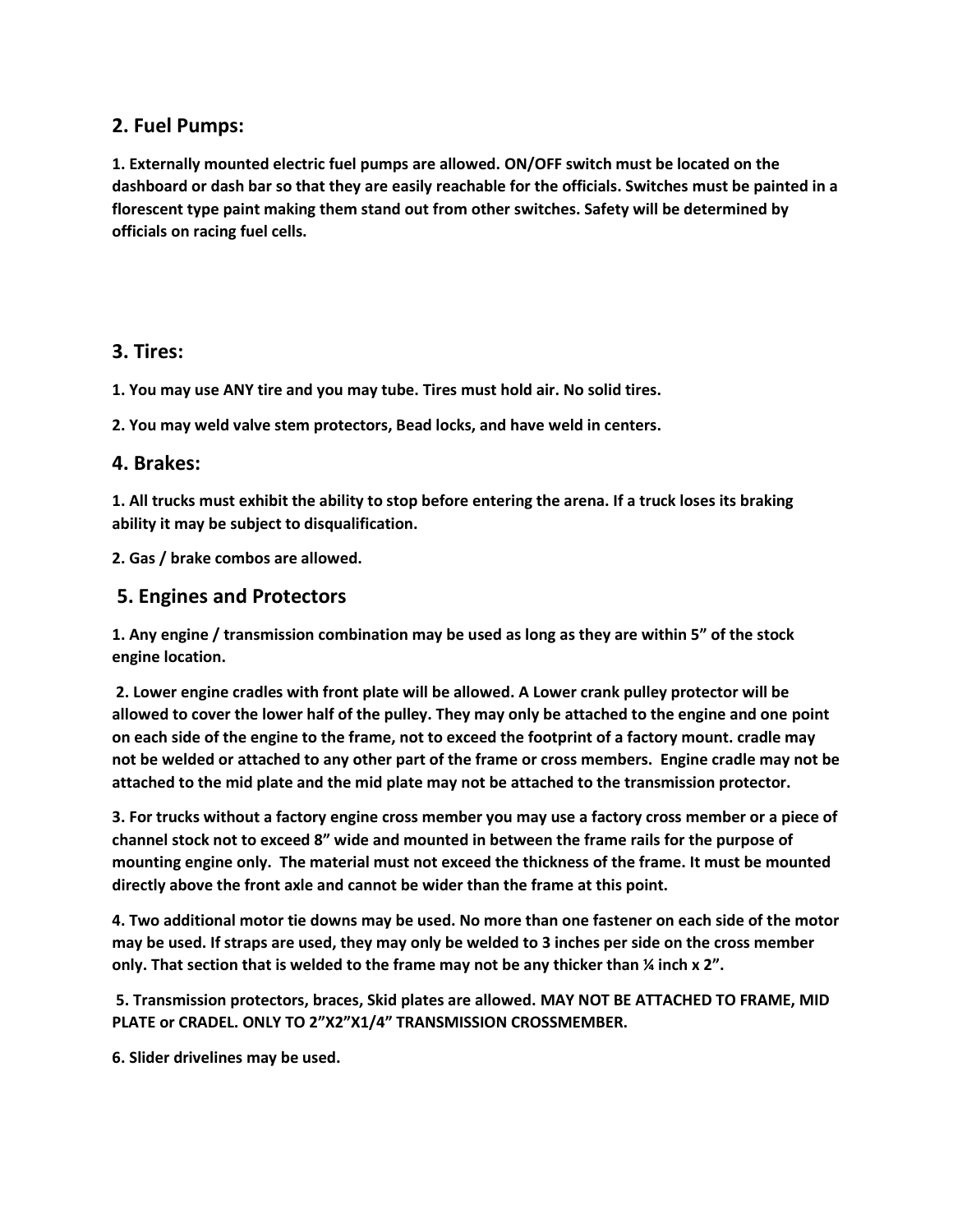**7. After market steering columns are allowed. Control arms, connecting rods may be reinforced. Aftermarket hydraulic steering will NOT be allowed.**

#### **FOR USE BELOW:**

**1. All factory exterior seams must be welded. Side window openings at the bottom of the window may only be welded with up to 2" x ¼" flat strap. Hood seams must be welded.**

**2. Beds MUST be welded to the cab with up to 4" x ¼" flat strap.** 

**3. A secure net is mandatory for the back window of single cab trucks to prevent whiplash.** 

**4. All tail gates must be fully welded.** 

**5. Only two-wheel drive may be functioning.**

**6. No inner seam welding or alterations to strengthen the frame. You may weld the firewall to floor seam.** 

**7. If you bend your bed sides down you MUST have two kickers from the top of the halo bar to the cross bar behind the gas tank.** 

**8. You may fold the truck bed sides down behind the wheel well and run a 1" bolt through the frame and bed side with a max 3" washer on each side.** 

**9. You may REPLACE up to 4 body bolts in the cab and 4 in the bed area with 1" bolts up to 8 inches long with a nut and washer on both sides using washers that are no larger than 3 inches.** 

#### **6. Doors and Windows:**

**1. All EXTERIOR door seams must be fully welded.**

**2. DOOR WINDOW seams may be pinched and welded were the windows come up through.** 

**3. You may use a screen or netting over driver's side front window and driver's door only.** 

**4. If your truck does not have a headrest you must have a net covering the area behind the seat in the back window.**

**5. Tailgate may be lowered to cover the frame rails if removing rear bumper.** 

**6. You may cut and roll the fender for tire clearance. You may use up to three 1/2" bolts.** 

**7. You must have a minimum 30" x 30" hole cut in the hood for inspections and fire protection. You may bolt around the opening within 3" of the opening every 12" with 1/2" bolts.** 

#### **7. Safety Bars:**

**1. You may use channel or tubing/pipe up to 6" O.D. for Dash & Rear Bar. Side bars can be up to 10" tall x 6" wide channel or tubing. If using double side bars they must be within the 10" rule outside to outside. Side door bars may not go past the front dash bar more than 4" or past the rear gas tank bar**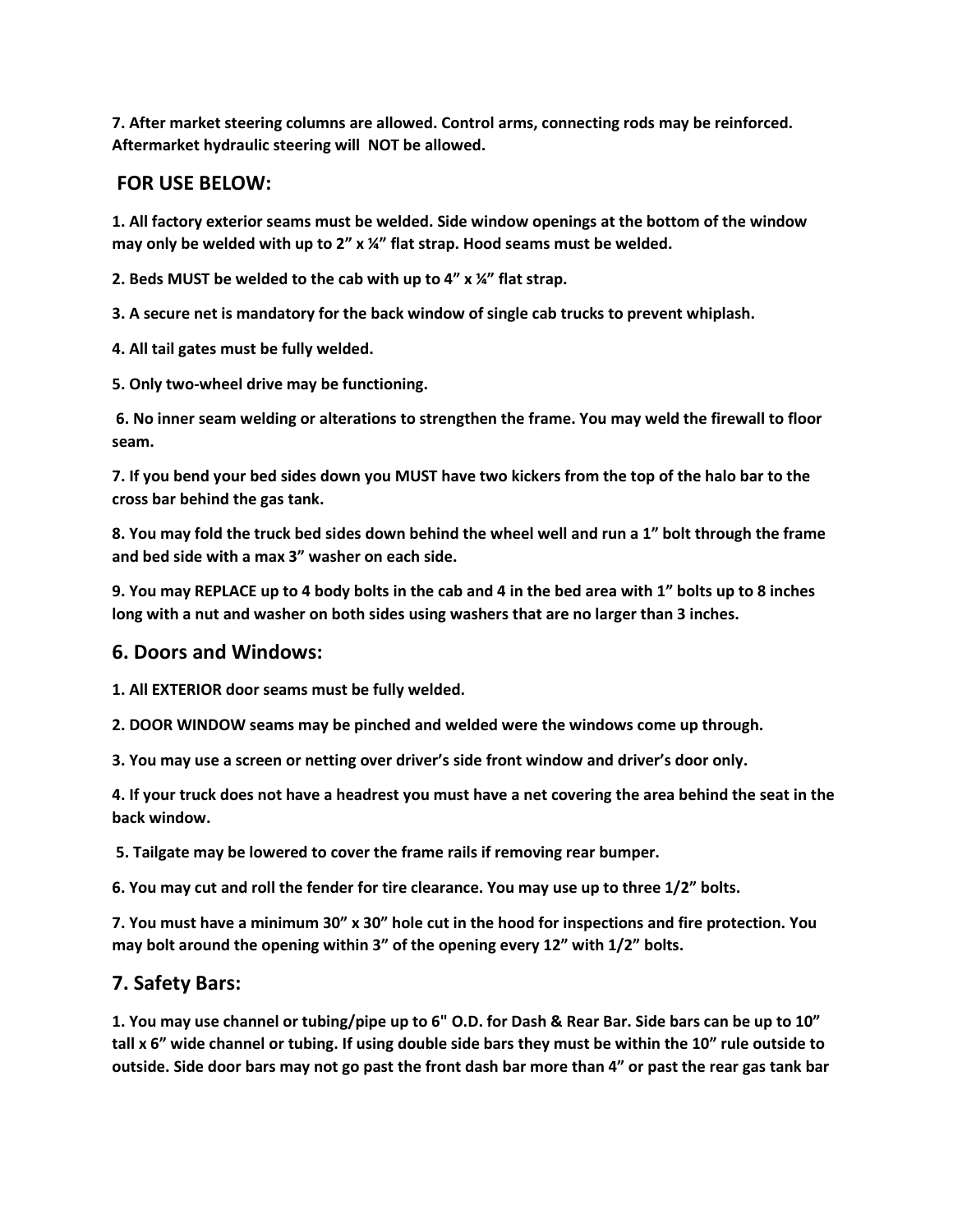**more than 4". End plates are mandatory with a max of 10"x10", up to 1/4" thick. Any location where 2 pipes meet may be gusseted and must be gusseted inside the cab. You may use up to a 8" x 8" gusset.** 

**2. A halo bar is required and must be out of up to 4" OD Pipe or Tubing. The halo can come from the floor inside the back part of the cab or off the floor of the furthest front portion of the bed. You can have up to 2 bars connecting your halo to your dash bar, but must use the 4" OD halo rule.** 

**3. Pipes cannot be fence, galvanized, exhaust style of pipe/tubing.** 

**4. You must run bars on the inside the cab. They must be mounted within 6" of the door.** 

**5. You may weld a plate a Maximum of 10" wide across the driver door for protection, not to exceed 6" past the exterior door seams. This plate must be run horizontally.**

**6. For Trucks your cage must resemble the cage pictured below. This includes the down bars.** 

**7. (4) CAGE to FLOOR down bars allowed. (2)- Front down bars must be vertical and inside the cab, these may be welded to the floor (2)- Rear down may bars may be placed in rear of cab or no further than behind the cab in bed and must be vertical to the frame. ABSOLUTLY NO KICKERS OR ANGLED DOWN BARS.** 

**8. All bars and posts in the proximity of the head must be padded.** 

**9. Overall safety will be determined by the officials at time of inspection.** 

#### **8. Bumpers:**

**1. Stock O.E.M. bumpers off of a passenger car or truck may be used. Chrome may be welded to the inner bumper box. OEM bumpers may be loaded.** 

**2. Front/back bumpers may be switched using a OEM car or ¾ ton or less bumper or you may use a homemade bumper following the diagram provided 5"x5" with a max of 12" point from the back side of the tube. Bumper may not exceed 10" past outside frame rails. If truck has a beam type bumper it may not be welded to the body.** 

**3. Bumper heights to the top of the bumpers may be no higher than 32" at the highest point & no lower than 16" at the lowest point. Also, you may add two 2" x ¼" flat strap or two 1" cold rolled from your hood to your bumper, you may weld a TOTAL of 10" on the bumper and 10" on the hood each.**

**4. If using pipe or tubing in place of OEM bumper brackets/shock the max size is 18"×3-1/2"×1/4" OR 18"x4"x3/8" straight flat plate.**

**5. Only one bumper bracket per frame rail is allowed and front bracket can be welded and/or bolted no more than 18 inches from the front of the frame. This applies to the rear bumper bracket as well.**

**6. Compression bumper shock tubes may be compressed and welded.** 

**7. Trailer hitches and framework aftermarket or not must be removed.**

#### **9. Frame:**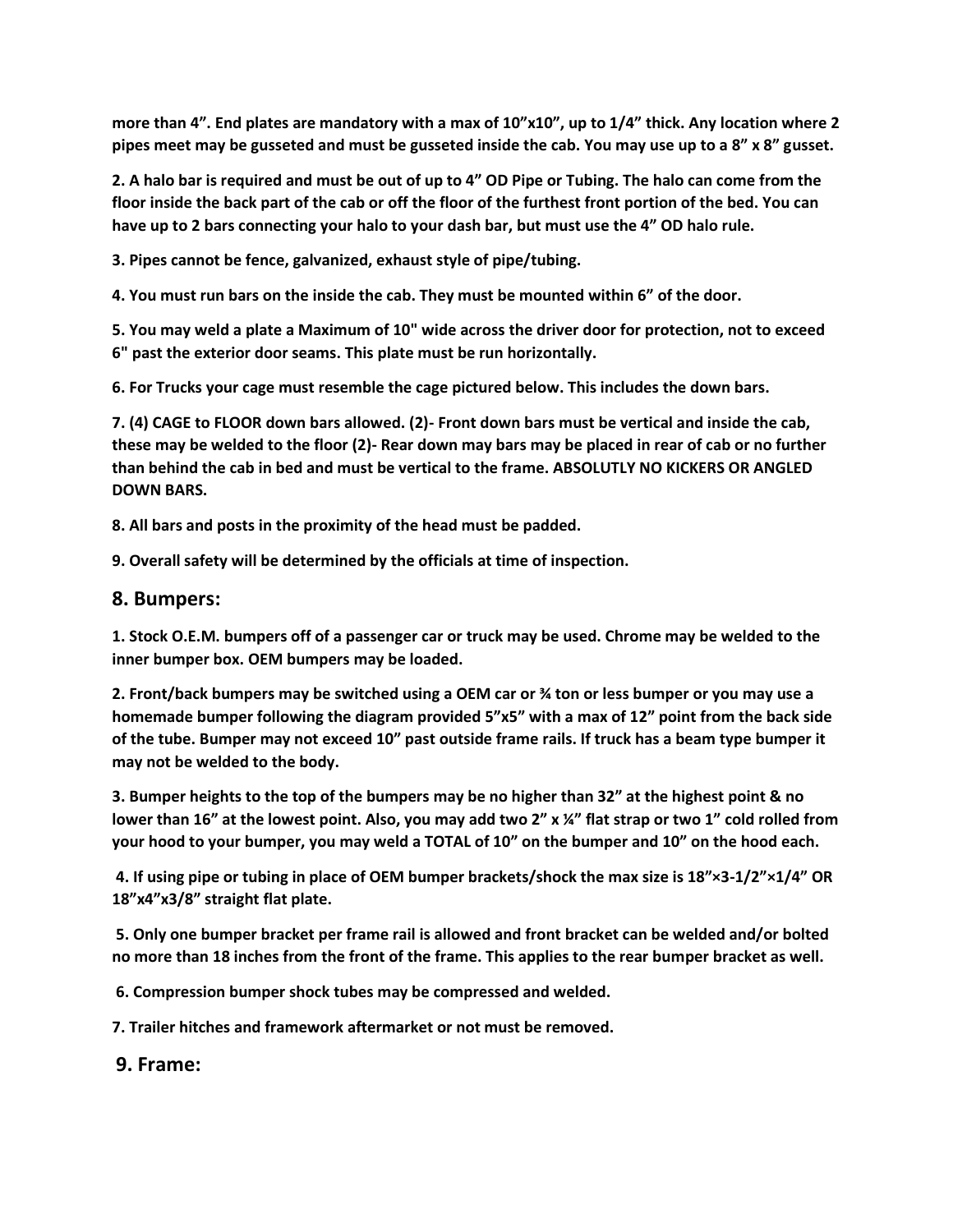**1. THERE IS NO WELDING OF OR TO THE FRAME ALLOWED OTHER THAN what is specified in the Rules. 2. Front frame may not be shortened more than 3" or to within 1" of original core/radiator support. Rear shortening of the frame rails is allowed. You may notch the frame but may not weld the cut back together.**

**3. All body mounts (rubber biscuit and cone, pucks) may be removed.**

**4. No Buffing, grinding or packing of frames.**

#### **10. Radiators & Radiator supports:**

**1. Only OEM style passenger car or truck radiators may be used. Aluminum racing of the same style may also be used. Radiator hose loops may also be used.** 

**2. Radiators FIN area only may be sleeved in a light expanded metal. It may not be fastened to any part of the truck.** 

**3. Radiators must stay close to stock position in front of the motor. (No added water capacity).** 

**4. Engine coolants are not allowed – Water only!**

**5. Upper Radiator supports may be welded to the hood using a 6-inch weld only or may be bolted with two bolts with 3" washers. No more than 2 bolts may go thru the upper core support. And none if you weld it.**

**6. Lower Radiator support body mount bushings may be removed and replaced with a max. 1" bolt diameter. Bolt may go up through the upper core support or hood to be used in #5 above.** 

**7. Radiator support may not be welded to the frame, bumper, bumper brackets, or anything else.** 

#### **11. Gas Tanks:**

**1. Original gas tanks must be completely removed from the truck.** 

**2. A marine type tank or fuel cell must be used. NO plastic gas tanks will be allowed, with a maximum size of 7 gallons can be used.** 

**3. You must have your gas tank securely mounted at the front of the bed with a minimum of four fasteners and covered unless a fuel cell or metal tank. Seat belts or "pull" type straps may not be used for anything besides the cover. Otherwise it must be mounted behind the seat using the same mounting instructions.**

**4. Fuel lines must run inside truck. Original gas line inside frame cannot be used. You may run this line through a secured pipe where it runs between the bed and the cab.**

**5. Overall safety will be determined by official at time of inspection.**

#### **12. Batteries:**

**1. Must be securely mounted inside the truck in a box and covered unless a gel cell.**